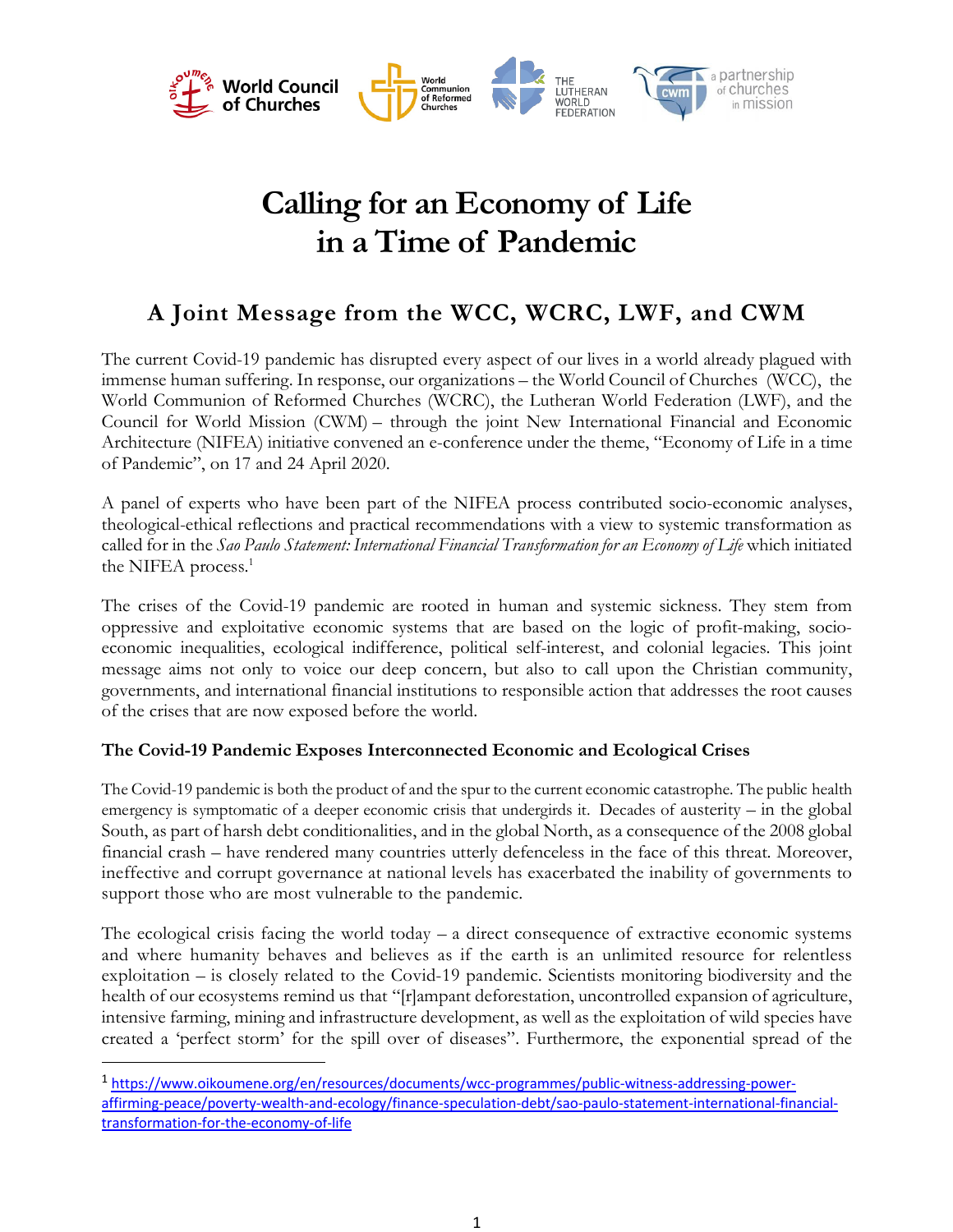

coronavirus due to urbanization and global air travel exposes "the human hand in pandemic emergence" in which "[Covid-19] may be only the beginning".<sup>2</sup>

Unprecedented economic shutdowns and border closures to contain the spread of Covid-19 are prompting a sudden fall in climate change-causing emissions while simultaneously triggering a truly global economic crisis, leading in turn to spiralling unemployment and increasing inequality. Measures to address the socio-economic impacts of the pandemic have been merely palliative and have been mainly directed to bailing out corporations rather than people. In some places, economies are already being restarted at risk of mounting deaths, problematizing the perceived trade-off between rescuing the economy and saving lives.

As in many if not all crises, the already vulnerable, including low-wage and informal workers, the poor, women, people of colour, migrants and refugees are bearing the brunt in terms of loss of lives and livelihoods.

The present situation impacts human rights, emboldening authoritarianism. Covid-19 is being used to stir xenophobic and racist aggression, further endangering marginalized groups and human rights defenders. The lockdown has also meant many are unable to escape from domestic violence.

This crisis highlights the immense value of healthcare, the care economy, and women's intensified care work burden. While the care economy is now being valorised, care work in the current context of capitalism has often meant further oppression of women and migrant workers. The privatization of the health sector and the profit orientation of the pharmaceutical industry and patent system have exposed the inability of the present economic framework to take care of and uphold the dignity of people.

Even as capitalism supplants the impulses to love, care, and share with the urge to compete, the crisis has seen communities all over the world mobilizing deep reserves of compassion, kindness, and generosity, particularly where markets have failed. This underscores the potential of an economy based on care of the most vulnerable, each other and the earth.

#### **Living through the Revelation of Covid-19 into a Renewed Creation**

We are living in apocalyptic times and are reminded that the term 'apocalypse' means to unveil or uncover. In moments such as this, Covid-19 is not the great 'leveller'; it is the great 'revealer'. In its light we see anew and afresh the distorted realities and inequalities powerful interests have passed off as 'normal' and unquestionable. Covid-19 could become the great leveller if we harnessits revelation for a transformation which raises up those who have been cast down by exploitive and supremacist systems. This is a call to conversion, where we are called to listen to the groaning of all creation and its hope of redemption (Romans 8: 22,23).

In the midst of harmful ideologies that distort reality and disempower the most vulnerable, we speak truthfully from theological-ethical perspectives committed to the following:

**Realizing our hubris**. Covid-19 offers humanity a new humility which could give us new commitment to living in ways which do not profit at the earth's or others' expense, nor inflict pain-fuelled systems

<sup>2</sup> https://www.theguardian.com/world/2020/apr/27/halt-destruction-nature-worse-pandemics-top-scientists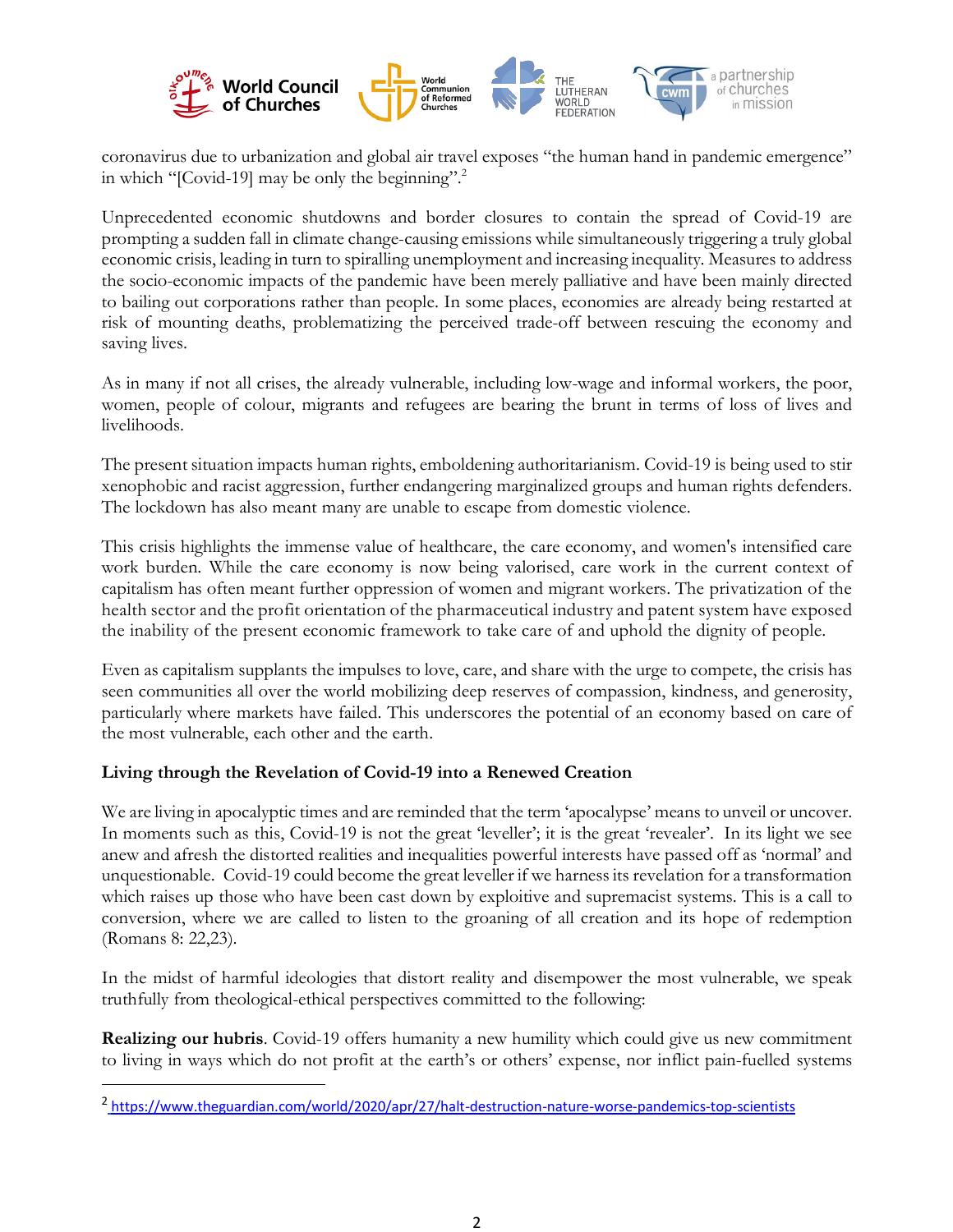

which demand sacrifice from vulnerable people and communities. We are realizing anew and again the sin of economic systems governed by supremacist anthropocentricism.

**Nurturing our communities.** Loving, caring, and connectedness are key elements for resilience in the face of Covid-19. Physical distancing has needed to be counterbalanced by familial and social solidarity. As we nurture community, it is possible that new models and values for our economies could flourish rooted not in competition but in care for each other and the earth; that new conceptions of family beyond the restrictions of patriarchy and kinship relations and led by the visions of the most vulnerable would form the foundation of our communities; that borders would fall, racism be dismantled and xenophobia be replaced by radical hospitality.

**Countering vested interest**. Even in the deep crisis spurred by Covid-19, there are strong vested interests which profit from, or control how the crisis is managed and experienced. We are in the same storm, but we are not all in the same boat. The powers must still be confronted in this crisis and the death and debt from which they profit exposed.

**Transforming systems**. Covid-19 is overshadowing many with fear, overturning their security and even undermining their faith. In this moment of crisis, we need a liberative theology coupled with a redemptive economy. The human causes and systemic roots of this pandemic point to the exigency of systemic change if we are to be converted by the revelation Covid-19 is offering us, even as, like some latter day Shepherd David, it brings some of those giant systems to their knees. We must build back better, to ensure an Economy of Life that is founded on justice and dignity for all.

This is a prophetic moment. As churches we can see here a path towards the new creation. This struggle could bear the fruit of the earth's redemption from wanton exploitation. This is eschatological hope rooted not in the end of days, but in the fall of sinful systems. All shall be changed (1 Corinthians 15:51) if the truth is told, the old idolatries of empire and economy cast down, and the care of the Creator reflected in a creation not exploited endlessly but blessed deeply.

#### **An Urgent Call to Action**

Holding to the promise of a new creation, we make the following calls:

As a matter of urgency, in the immediate term:

- We renew our call for international banks and financial institutions to cancel the external debts of low- and middle-income countries (which were at damaging levels even before the pandemic). In the restorative and liberative spirit of Jubilee, countries, especially in the global South, need empowerment in confronting the challenges posed by the Covid-19 crisis, particularly in assuring funding for building the resilience and livelihoods of people and communities.
- We call upon governments to allocate the necessary resources towards public health and social protection for the hundreds of millions of people whose livelihoods have been decimated because of the lockdowns. This includes ensuring widespread testing, provision of protective and other equipment for healthcare, essential workers and hospitals; healthcare coverage for all and the vulnerable expressly; the search for an effective but also accessible and affordable vaccine or cure;